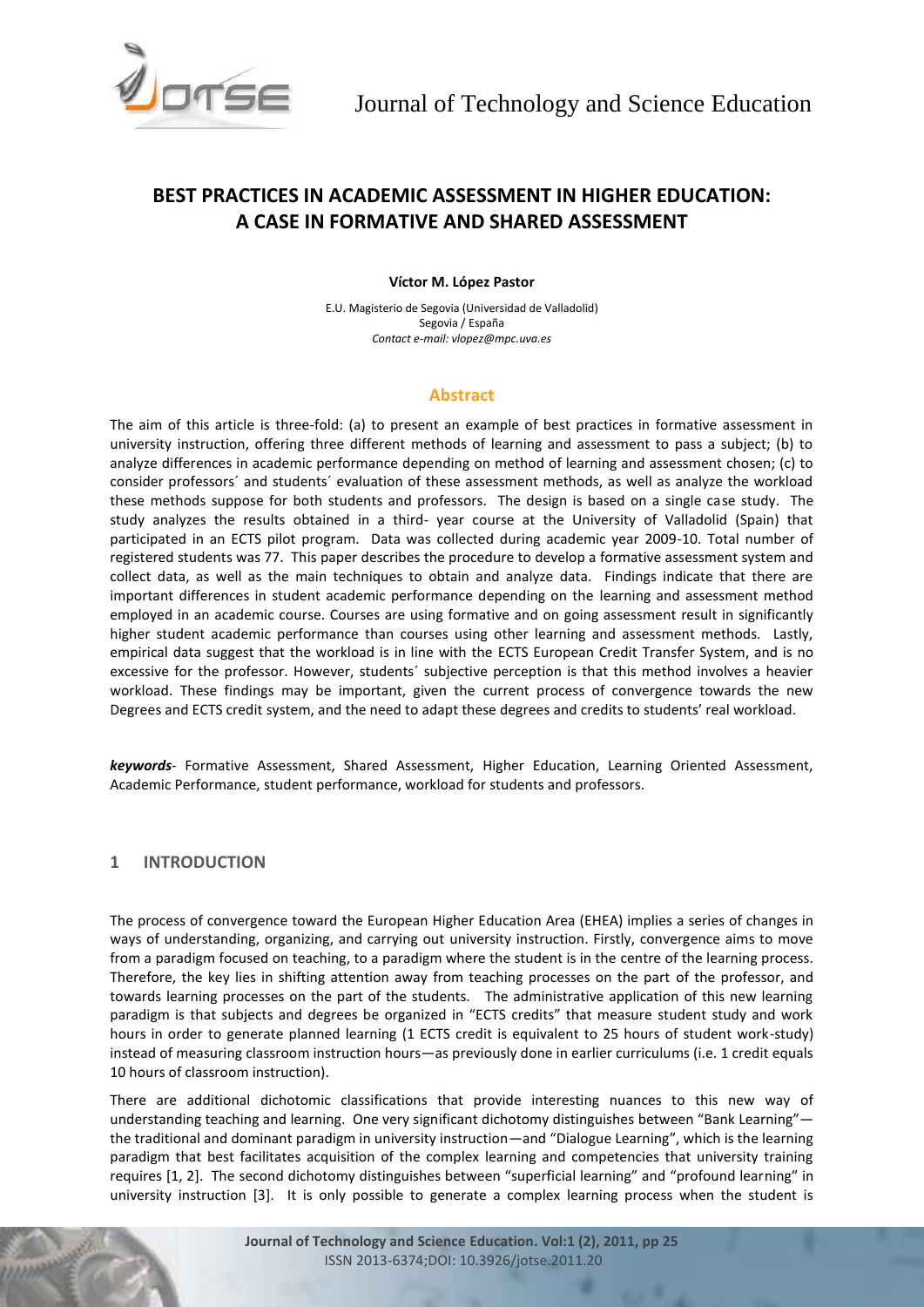actively involved in the learning process; when the student is capable of understanding in depth the relationship between different knowledge content, and is able to employ this knowledge correctly; and when this knowledge content is closely tied to negotiated learning processes.

This change in approach implies a change in methodology and in planning and assessment systems used by a large segment of university professors, both in the way of organizing and carrying out class activities; as well as in how students learn and are assessed. For example, a fundamental aspect refers to using assessment as a strategy for improving learning rather than as a simple certification of student academic "success" or "failure". Student assessment is one of most basic tasks of professors, and an indisputable factor in improved learning and quality teaching. Student assessment is also an extraordinarily influential factor in student work and learning processes, as it clearly and directly affects the quality of the latter [3]. For example, it is important to be aware that no curriculum changes will be effective if they are not accompanied by innovations in how student assessment is [4]. We understand that the process of convergence toward the EHEA implies, minimally, the following changes in current understanding and practices in assessment in university education:

- Give more importance-- and therefore more time and effort—to ongoing and formative assessment than to final and summative assessment.

- Carry out assessment in order to improve—rather than simply monitor-- learning, and teaching-learning processes.

- Assess all the different learning and competency types that we have planned, rather than only those assessable via traditional exams.

- Assess the learning process and its development, and not only the final and demonstrable product.

Student involvement in learning assessment processes becomes a basic work tool when the ultimate aims of instruction are to make the student the chief actor in the learning process; and to foment student autonomy in directing his/her learning. One of the most useful tools to achieve these aims are processes of formative and shared learning.

When speaking about student participation in academic assessment, it is important to clarify the most common terms and concepts used in the literature. Some of these terms may be found in [5-9], and a review of terminology in the English-speaking literature [10].

The most commonly used term is "Self-Assessment". This refers to an assessment that one makes of him/herself, or of the process. (If what is being evaluated is a collaborative or group work, self-assessment must also be as a group). In our profession, this term is most often used to refer to student self-assessment, though it may also refer to professors´ self-assessment—usually in regard to processes of professional improvement.

The following term to consider is "Peer-assessment". Normally this term is used in the literature to refer exclusively to student assessment of other students. This does not mean that the term is not used among professors. However, the most common terms used in professors<sup>"</sup> assessment of one another are "professorobserver", "critical friend", and "outside observer". Both self-assessment and peer-assessment usually refer to individual tasks. For our part, we understand that from the moment learning activities are carried out as a group, these processes can and must be as a group, as well. Self-assessment and peer-assessment do not necessarily imply diluting individual responsibility. It is possible—and often times necessary—to evaluate both the group, as a whole, and the personal contributions of each individual to the group.

The term "Shared Assessment" refers to processes of dialogue between the professor and students regarding learning assessments taking place. These types of dialogs may be individual or in groups. They may be based on or related to previous self- and co-assessment processes, as well as to parallel or complementary processes of "self marking" and "negotiated marking". The term "co-assessment" is similar to these process types, though it has does not have the same meaning in Spain, but rather indicates that the professor tutors, reviews, and monitors student self- and co-assessment for determination of the final grade for student work [10, 11]. In any event, these terms are rarely used in the specialized literature.

"Self-marking" refers to the process in which each student assigns himself the mark he believes he deserves. In the majority of cases self-marking takes place following a process in which the professor reminds students of marking criteria (though self-assessment may take other forms as well). These type of previous dialogues and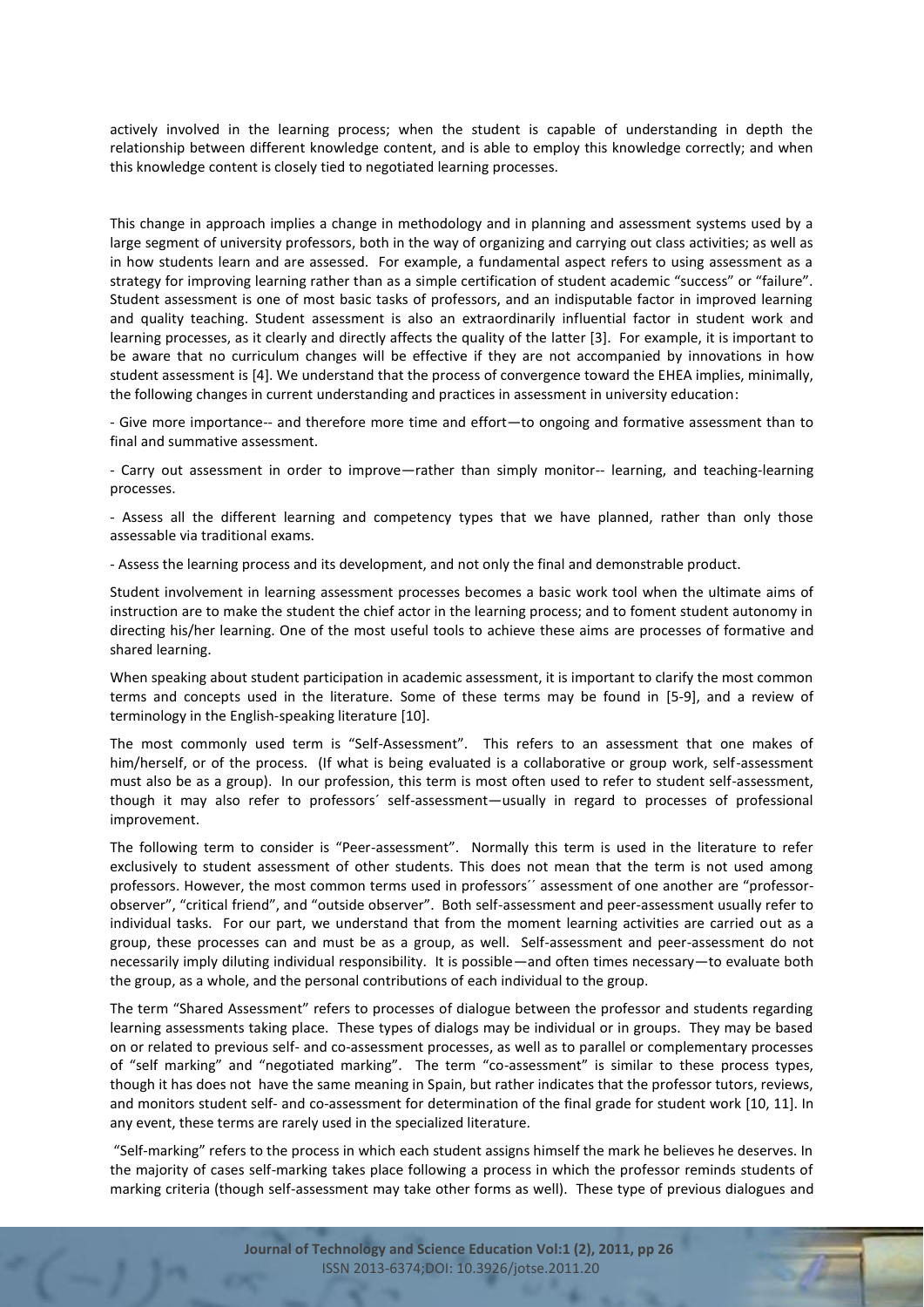agreements with students regarding marking criteria usually form part of a broader process of curriculum negotiation.

The next term to define is "Negotiated mark". Given that current educational systems include student marks, we understand negotiated marking to be coherent with, and a logical consequence of, a shared assessment process.

In the specialized literature one can find numerous studies, proposals, and experiences about university student participation in assessment processes: [3, 6, 10, 12-22], etc. The case we present in this article is based on a proposal known as "Formative and shared assessment in university instruction" [23]. In recent years a number of studies have come out on formative and shared assessment with more explicit concepts: "assessment for learning" [3, 4, 18, 24-27], or "learning oriented assessment" [28], "innovative assessment", "alternative assessment" and "authentic assessment". What these authors define as formative and shared assessment has a number of advantages in improving teaching quality and learning levels in higher education. Some of these advantages are [23]:

(1)- Considerably improve student motivation and involvement in learning process.

(2)- Helps timely correction of gaps and problems arising in teaching-learning process, thus improving student learning and teaching-learning processes in the university.

(3)- Constitutes a learning experience in itself.

(4)- Is the most logical and coherent form of assessment when teaching is based on Dialogical Learning and/or models focused on student learning and development of personal and professional competencies in line with those set forth in the process of convergence towards the EHEA.

(5)- Facilitates the development of critical analysis ability and self-criticism.

(6)- Develops student responsibility and autonomy in the learning process (acquiring great potential in developing life-long learning strategies.

(7)- Significantly improves and raises academic performance in subjects where this type of assessment system has been implemented. This important improvement in academic results is the logical effect of these mentioned advantages.

Many of these proposals refer to the portfolio, both physical and electronic, as the most commonly used tool for compiling evidence of the learning process, as it lends itself to these types of assessment systems. References to the use of portfolios in university instruction may be found in [3, 4, 27, 29-33]. It is important to differentiate between the "selective portfolio" and a "complete portfolio". While a "selective portfolio" is a compilation and selection of examples of the learning process and/or development of concrete skills, a "complete portfolio" gathers together all the student´s work during the entire learning process. The differences between selective and complete portfolios involve a number of advantages and disadvantages when assessing a subject, which must be considered before deciding which assessment type to use in a given case and context.

## **2 METHODOLOGY**

## **2.1 Design and Context**

The design of this study is based on a case study [37]. The data for this study were collected in academic year 2009-10, in the course "Teaching Physical Education II". This is a third year, 5 -quarter course, taught in the morning. The course is 4 credits (40 class hours, over a 13 week period—which translates into 3 class hours per week. Two of these classes are conducted in a sports facility ("praxis" class) and the third class at the university ("theory" class). This course is part of the degree program, Primary Teacher Education, specialization in Physical Education (University of Valladolid). This course is taught the last year in which students receive classroom instruction, as the following year is dedicated entirely to "practicum". 77 students are registered in this course. As this is a practical course, students are divided into two groups of 38 and 39 students. Each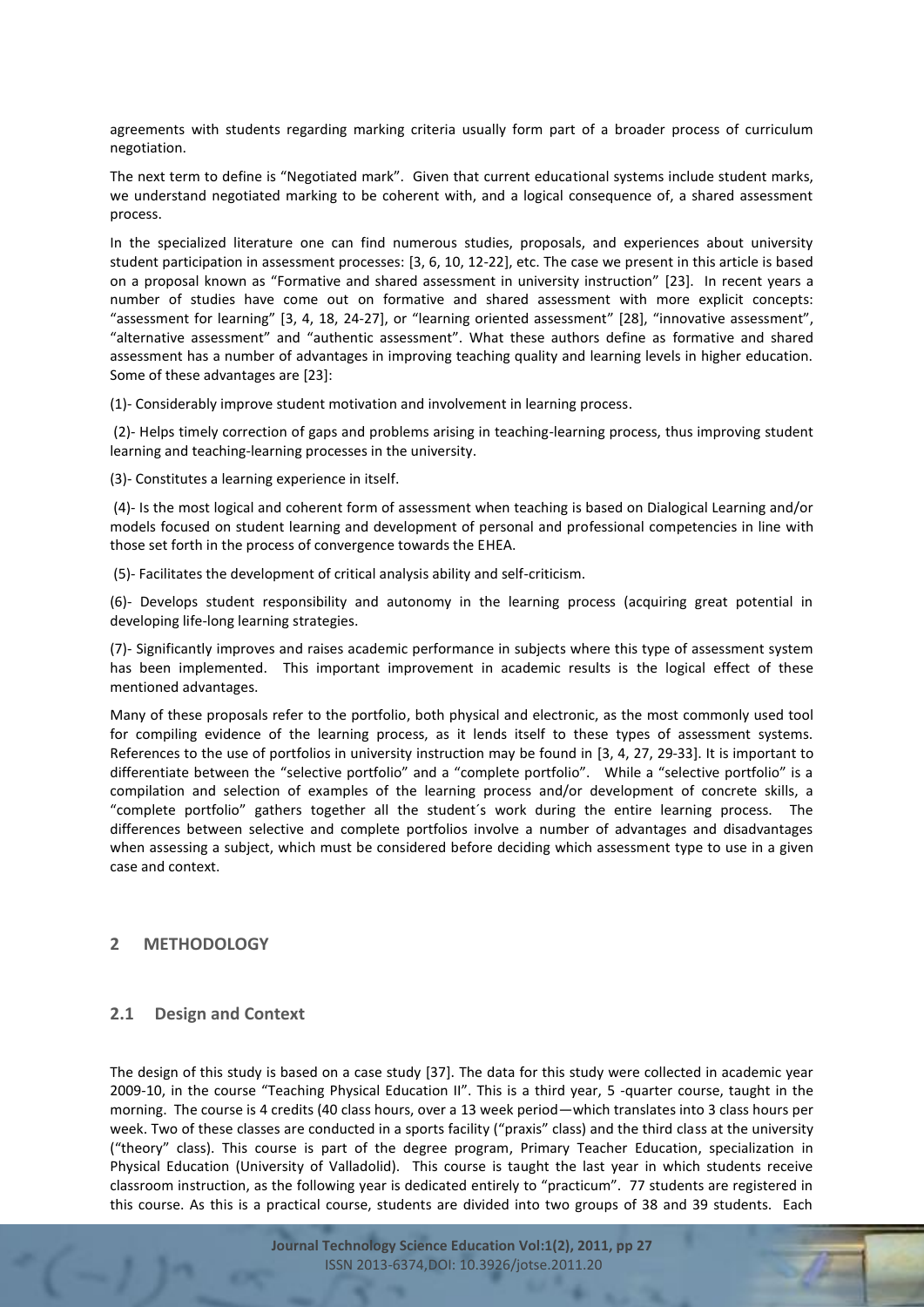group of students receives 3 hours of classroom instruction separately. Therefore, for the student the workload is 4 credits, while for the professor the workload is 8 (4X2), as the same professor teaches the two groups. Students have two occasions per year in which they may choose to be evaluated —in February and July.

#### **2.2 Procedure**

The assessment and marking system used in the course is explained, debated and agreed upon with students during the first week of class. The class syllabus and synopsis is also handed out to students at the beginning of the course. Students are offered three different learning, assessment, and marking options in order to pass the course: (A) Continuous; (B) Mixed; (C) Final Exam. Students may also elect combinations of these options, depending on circumstances of each particular case.

Students may change assessment options during the year, but only in one direction; i.e. a student may change from A to B or B to C, but may not go from C to B or B to A. The Mixed option was begun 12 years ago in order to offer an option to students that were unable to attend all the classes and or were unable to keep up with the constant workload that Option A requires. Thus a student starting with option A could shift to a mixed option. A mixed option is extraordinarily flexible, as it allows for different types of solutions depending on the personal circumstances of each student. Table 1 shows the three options available to students, along with the basic features of the assessment and marking system, and the conditions and requirements for each learning option.

| <b>Options</b>                                                          | <b>Conditions</b>                                                                                                      | <b>Evaluation and qualification</b>                                                                                                                                                                                                                                                                                                                                                                                      |  |  |  |
|-------------------------------------------------------------------------|------------------------------------------------------------------------------------------------------------------------|--------------------------------------------------------------------------------------------------------------------------------------------------------------------------------------------------------------------------------------------------------------------------------------------------------------------------------------------------------------------------------------------------------------------------|--|--|--|
| Option A:<br>Ongoing<br>and<br>shared<br><i>collaborative</i><br>file). | assignments.<br>All<br>learning<br>activities<br>are<br>collaboratively<br>performed<br>in<br>groups of 2 -4 students. | Continuous class attendance and Continuous and formative assessment through<br>punctual assignment submission, assignment revision and tutorials. Shared marking<br>as well as correction of those is done on basis of final interview, and student self-<br>evaluation and marking, using pre agreed on<br>marking criteria. The final interview is usually<br>conducted with all people in the collaborative<br>group. |  |  |  |
| Option<br>Mixed                                                         | οf<br>assignments"<br>Learning Project (PAT) carried out<br>in Group of 3-5 students                                   | B: Class attendance and submission Take exam. Final mark based on marks of exam,<br>(without PAT, and class assignments. Additional learning<br>deadlines). Compulsory Tutored activities may be individual or in groups.                                                                                                                                                                                                |  |  |  |
| Option C:<br><b>Final Exam</b>                                          | turn in class assignments.                                                                                             | For students that are unable or do Take three final tests: theoretical exam, practical<br>not wish to attend class, or who exam, and a defence of PAT. Students must pass<br>come only sporadically and do not each of three exams in order to pass the course.                                                                                                                                                          |  |  |  |

*Table 1 – Three options for taking and passing course: Conditions, assessment, and marks.*

The process of learning and formative assessment carried out with students that regularly attend class (Continuous and Mixed Options) is schematically described in Table 2, and indicates the close relationship between the assessment and marking system and the learning activities and assignments, and strong coherence in objectives, learning activities and assessment. This assessment system satisfies the requirement, essential to Biggs [3], of "aligned instruction", closely related to the concept of "curricular appropriateness or coherence" [23]. For students choosing Option A, marking criteria is established at beginning of course through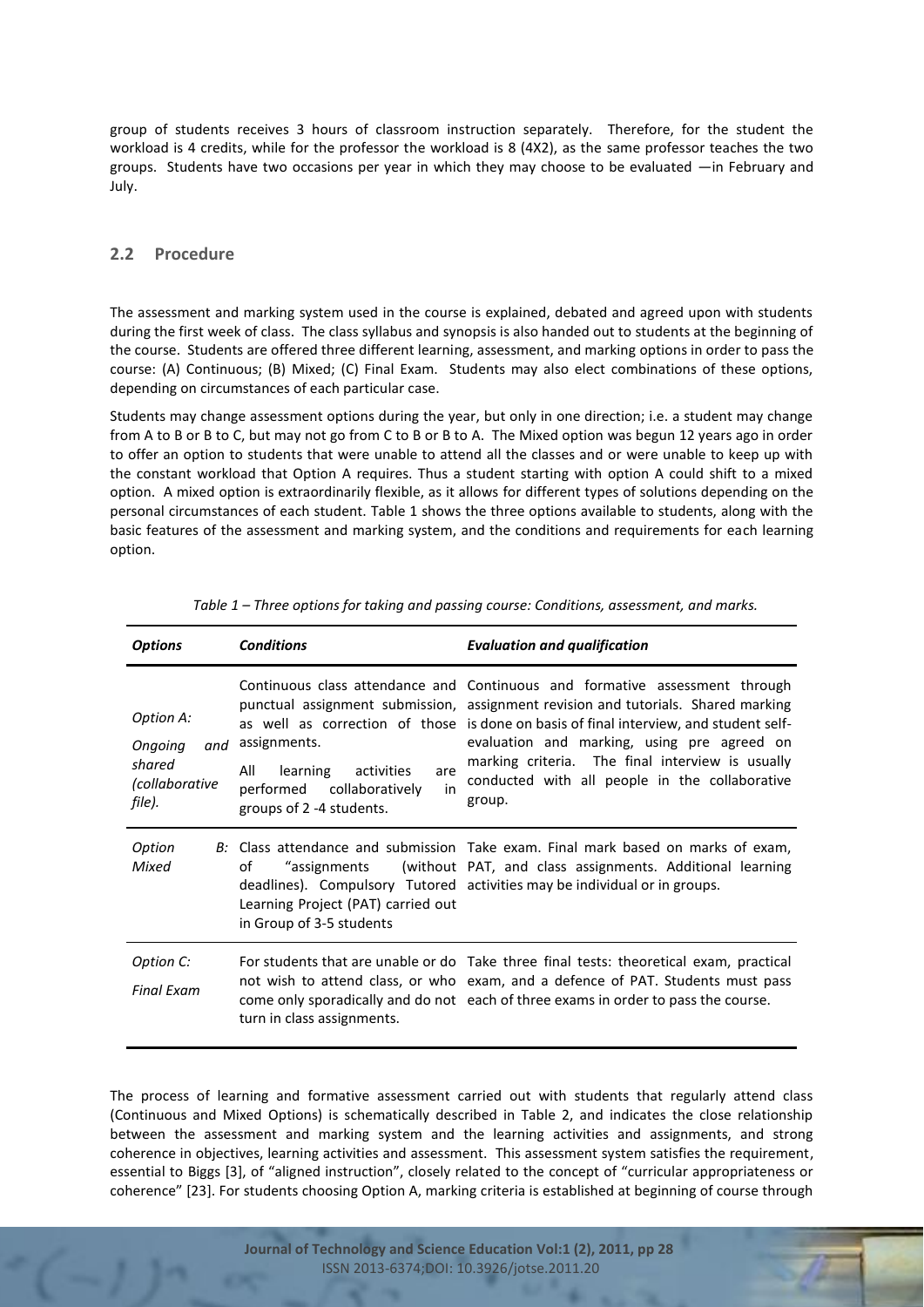process of curricular negotiation with whole group. Table 2 shows those students that passed in this academic year. In parenthesis of table is the number of assignments required in each learning activity.

| Main objectives and professional<br>competences                                                                      | <b>Learning Activities</b>                                                      | <b>Formative Assessment</b>                                                                               | Percentage<br>of<br>final<br>mark |
|----------------------------------------------------------------------------------------------------------------------|---------------------------------------------------------------------------------|-----------------------------------------------------------------------------------------------------------|-----------------------------------|
| - Analyze, reflect, and describe<br>Basic topics in Physical Education<br>Instruction (PE)<br>Search for information | Practical<br>sessions<br>reports (10-11)                                        | Written assignments are<br>corrected and returned<br>to students in less than<br>If<br>week.<br>one<br>an | 20%                               |
| and<br>handle<br>properly<br>bibliographic<br>sources                                                                | Assignments<br>(8)<br>and<br>negotiated                                         | assignment<br>is<br>not<br>passing quality, it must<br>be corrected in a one                              | 20%                               |
| - Review innovative proposals in PE<br>instruction                                                                   | discussion<br>groups<br>$(3-4)$                                                 | week maximum<br>time<br>This process<br>period.                                                           |                                   |
| educational<br>model<br>Create<br>supporting intervention principles.                                                |                                                                                 | may be as many times<br>as necessary to correct                                                           |                                   |
| -Seek professional autonomy, and<br>group and collaborative skills in<br>education                                   | Tutored<br>Learning<br>Project (1)                                              | assignment.<br>-Professor 's Notebook<br>-Self-assessment<br>for                                          | 30%                               |
| -Encourage individual and group                                                                                      | Tutorials                                                                       | each written assignment                                                                                   |                                   |
| reflection as basic work tool in<br>teaching activities<br>-Skills in respectful dialogue and<br>debate.             | Partial Exam<br>with<br>immediate<br>peer<br>assessment<br>using<br>rubrics (1) |                                                                                                           | 20%                               |
|                                                                                                                      | Topic Reports (2)                                                               |                                                                                                           | 10%                               |
|                                                                                                                      | Self-assessment report and final interview                                      | Final<br>negotiated<br>mark                                                                               |                                   |

*Table 2: Relationship between different course curriculum elements: Objectives, learning activities, formative assessment, and marking.*

It is important to clarify the differences between the formative assessment process and the marking process.

The formative assessment process is the more important of the two processes and occupies the main part of nonclassroom teaching tasks (tutorials and assignment correction). Formative assessment is carried out daily over the duration of the course; all assignments are corrected and returned to students as soon as possible (normally within a week, or at times in a day or two). Common errors are reviewed in class, as well as how to correct them. Individual questions are dealt with right after class or during tutorial hours. Once an assignment is of passing quality, it is kept in a personal file. Students with inadequate assignments have a one week period to correct assignments and bring them up to passing quality. This process may be repeated as many times as necessary to achieve a passing assignment. Corrected and returned assignments are never marked.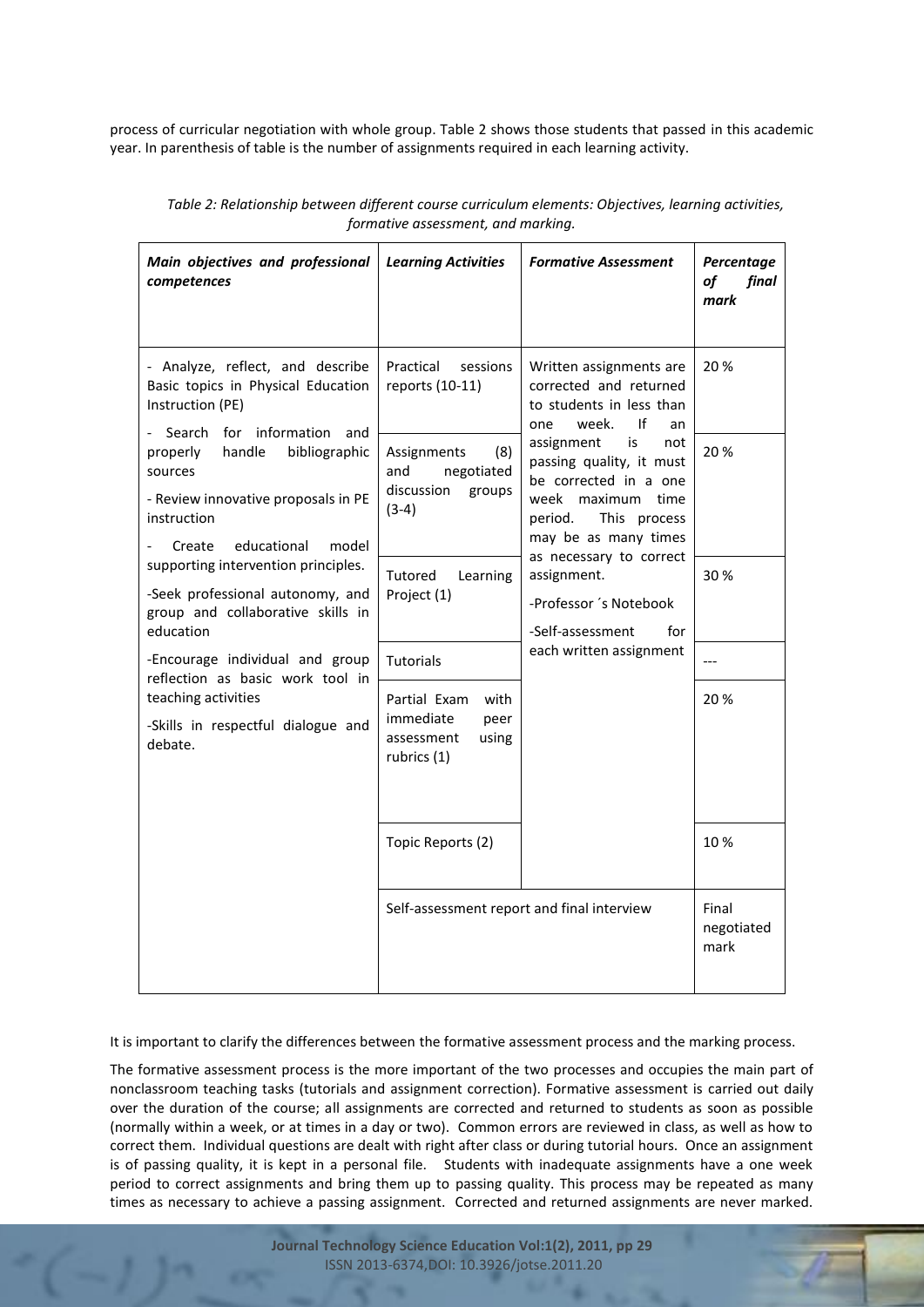Rather, there is a self-assessment report rating quality in different areas, in which comments may be made regarding questions and aspects to be corrected and or improved (see Table 3). The file is organized and presented at the end of the learning process with established and agreed upon deadline.

|                                          | <b>Group Members</b> |                |                         |                  |               | <b>Comments</b> |
|------------------------------------------|----------------------|----------------|-------------------------|------------------|---------------|-----------------|
| Aspects to evaluate                      | $\mathbf{1}$         | $\overline{2}$ | $\overline{\mathbf{3}}$ | $\boldsymbol{4}$ | Group<br>work |                 |
| Learning                                 |                      |                |                         |                  |               |                 |
| Organization<br>and<br>presentation      |                      |                |                         |                  |               |                 |
| Detailed and thorough<br>discussion      |                      |                |                         |                  |               |                 |
| analytical<br>Depth<br>and<br>quality    |                      |                |                         |                  |               |                 |
| <b>Preparation Time</b>                  |                      |                |                         |                  |               |                 |
| Other aspects                            |                      |                |                         |                  |               |                 |
| Individual contribution to<br>group work |                      |                |                         |                  |               |                 |
| Meeting minutes:                         |                      |                |                         |                  |               |                 |

*Table 3 – Group self-assignment report of practical sessions* 

-The final mark (or grade) is understood exclusively as a formality that is done at the end of the learning process, once the course has finished. The marking process is clearly explained and agreed upon at the beginning of the course. Each learning activity is assigned an established weight of the final grade (see Table 1). As marking criteria are agreed upon from the outset of the course, these criteria may be used to help guide students throughout the learning process. To ensure negotiated marking, the professor assigns his/her mark after reviewing the student's progress, the quality of his accumulated work, and before reviewing the student's self-assessment form.

Below is a student self-assessment form filled out according the established marking criteria. Several days later a personal interview with the student is held in which questions on form are clarified, and a negotiated mark arrived at. This procedure ensures that neither the student's nor the professor's assessment is unduly influenced by the other. The professor assigns a mark before reading the student's self-assessment, and the student assigns himself a mark without having spoken previously with the professor.

# **2.3 Data collection instruments**

-Semi-structured student questionnaire for evaluating course. This anonymous questionnaire is handed out to students at the end of course in order to collect students´ evaluation of course strengths, weaknesses, and suggestions for improvement in the future.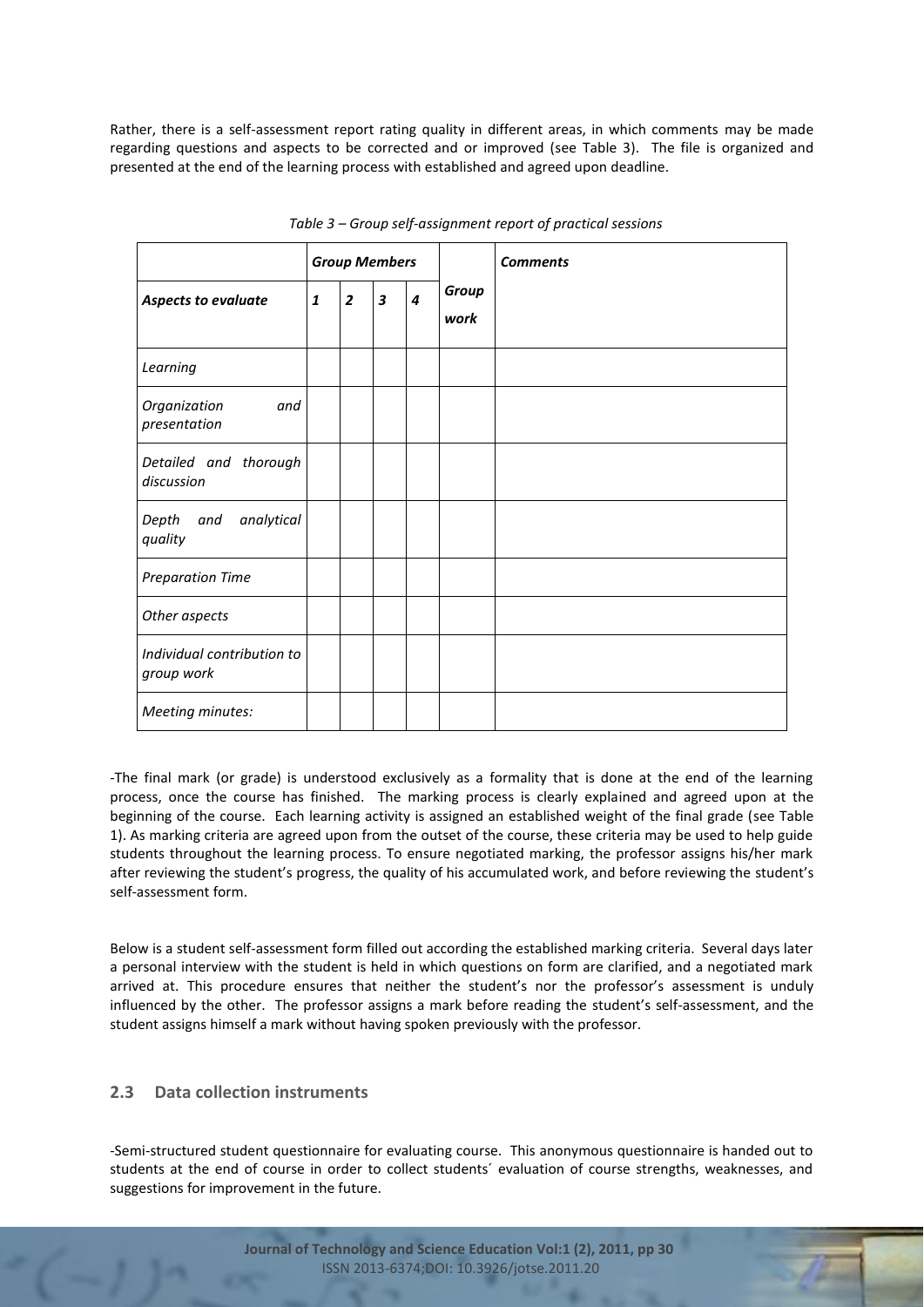-Semi-structured self-assessment guide. This guide is handed out to students during the last week of the course. The purpose of this guide is to help students review and evaluate his or her learning process, both on the individual level, as well as in small and large group efforts. The student is able to rate his or her work according to criteria set at the beginning of the course. The guide is turned in with the collaborative learning portfolio at the end of the course.

- Collaborative Student File and course evaluation tools. The collaborative folder is used to compile all the documents and evidence produced by students throughout the learning process (life stories, session reports), summaries, negotiated discussions, reports, tutored learning projects, etc.) This portfolio is best understood as a comprehensive portfolio, as explained in the introduction of paper.

- Individual and group formal interviews. Interviews are carried out at the end of the course during final exam period, after the professor has reviewed all collaborative folders. The interviews have several aims: (a) review details in student self-assessments that were either unclear or inconsistent; (b) return collaborative learning files; (c) share parting words with each student individually.

- List of final marks of first evaluation period.

- Student workload data collection logs. A table-summary of partial and total data (see Tables 8 and 10).

- Professor workload data collection logs. Generated weekly to collect information on time dedicated to correcting student work and preparing classes in formative and continuous assessment processes. Tutorial time is only considered if greater than the required 6 hours per week of teacher tutorials.

#### **2.4 Data analysis techniques**

To analyze collected qualitative data, we have used a system using two categories to group information collected on course development: (a) advantages; (b) disadvantages and possible solutions to these disadvantages. Quantitative data on student marks and their statistical distribution using categories generated by the university IT system.

## **2.5 Limitations**

As this is a case study, no attempt is made to generalize results. However, the findings—with appropriate and opportune modifications-- may be transferrable to other university teaching contexts.

## **3 RESULTS AND DISCUSSION**

We have organized the results into five sections. The first two sections correspond to the course evaluation on the basis of collected qualitative data. The third section analyzes student academic performance during the first evaluation period. The fourth and fifth section analyses the workload of students and professors in these learning and evaluation methods.

#### **3.1 Advantages**

The data revealed the most notable and valued advantages to be: (1)- Greater student involvement, participation and motivation; (2)- Facilitates acquisition of independent learning competencies, and personal responsibility in learning process; (3)- The students learns alternative methods to assess learning; this is especially important when training professors, due to its direct application in future professional practice; (4)-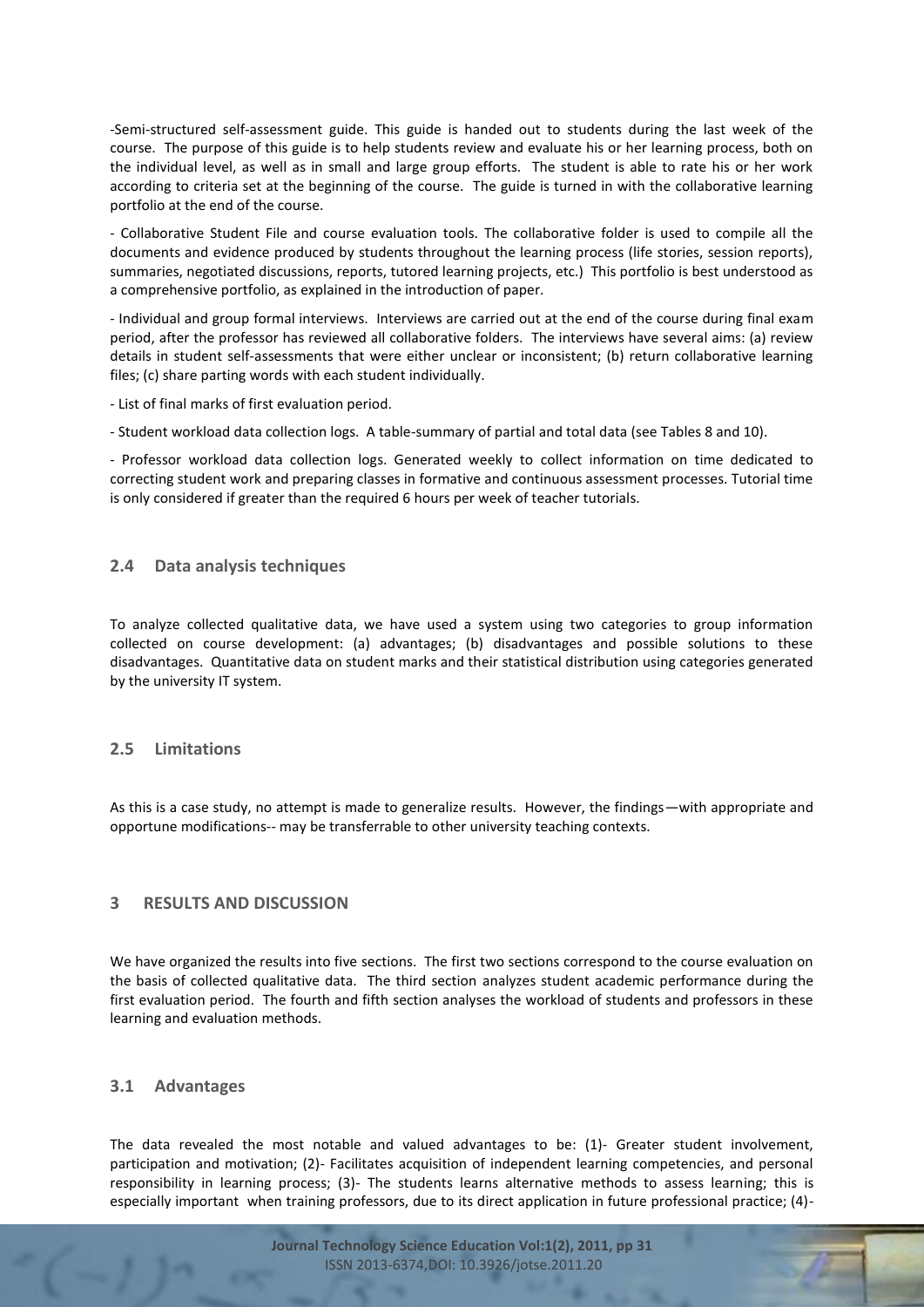Improves learning and academic performance; (5)- Greater knowledge on the part of the professor about students and their learning processes, as a result of improved communication and relations between professor and students. (6)- Promotes metacognitive processes, particularly with respect to self-assessment and peer assessment. (7)- Increases professor involvement, and allows for progressive improvement in teaching practices and contextual assessment.

Data reveals a generally positive student response to these types of formative assessment Systems.

## **3.2 Problems, weaknesses, and possible solutions**

This section has been organized in a two-column table. The first column indicates the main problems arising in the assessment system employed. Each problem is rated according to its degree of difficulty on a scale of 1 through 4 (none- a lot). The second column indicates possible solutions to each of these problems (see Table 4). Working systematically with these two columns forms part of various research-action cycles that we carried out on our own teaching practices, and which help us to progressively perfect our teaching techniques and our students´ learning processes.

| <b>Aspects to consider</b>                                  | scale        |                |   |                                                                                                                                                                                                    | Possible solution for the following year                                                                                                                                                                |  |  |
|-------------------------------------------------------------|--------------|----------------|---|----------------------------------------------------------------------------------------------------------------------------------------------------------------------------------------------------|---------------------------------------------------------------------------------------------------------------------------------------------------------------------------------------------------------|--|--|
|                                                             | $\mathbf{1}$ | $\overline{2}$ | 3 | 4                                                                                                                                                                                                  |                                                                                                                                                                                                         |  |  |
| Student unfamiliarity with<br>system                        |              |                |   | X                                                                                                                                                                                                  | One learns by doing therefore it is advisable that students<br>become acquainted with systems in previous courses. Placing<br>examples of corrected assignments as models on the web may<br>be helpful. |  |  |
| <b>Student Insecurity</b>                                   |              |                | X | Is related to earlier issue. Same possible solutions as for earlier<br>problem, as well as establishing more detailed assessment<br>criteria, using descriptive scales for each learning activity. |                                                                                                                                                                                                         |  |  |
| student<br>Excessive<br>workload on the part of<br>students |              |                |   |                                                                                                                                                                                                    | Attempt to keep workload within reasonable limits, and above<br>all, spread the work out evenly throughout the course, and<br>coordinate better with other subjects in the same year.                   |  |  |
| professor<br>Excessive<br>workload.                         |              |                | Χ |                                                                                                                                                                                                    | Develop strategies to reduce it, such as collaborative folders or<br>adjusting the number of assignments to turn in.                                                                                    |  |  |
| Student resistance                                          |              | Χ              |   |                                                                                                                                                                                                    | Explain the process well at the beginning of the course,<br>agreeing with students on the assessment and marking criteria<br>to be used.                                                                |  |  |
| Organization difficulties                                   |              |                |   |                                                                                                                                                                                                    | Explain in detail the timeline for carrying out activities in the<br>teaching guide. Be flexible in order to adjust to circumstances<br>and to the real learning process.                               |  |  |

*Table 4: Problems, weaknesses, and possible solutions*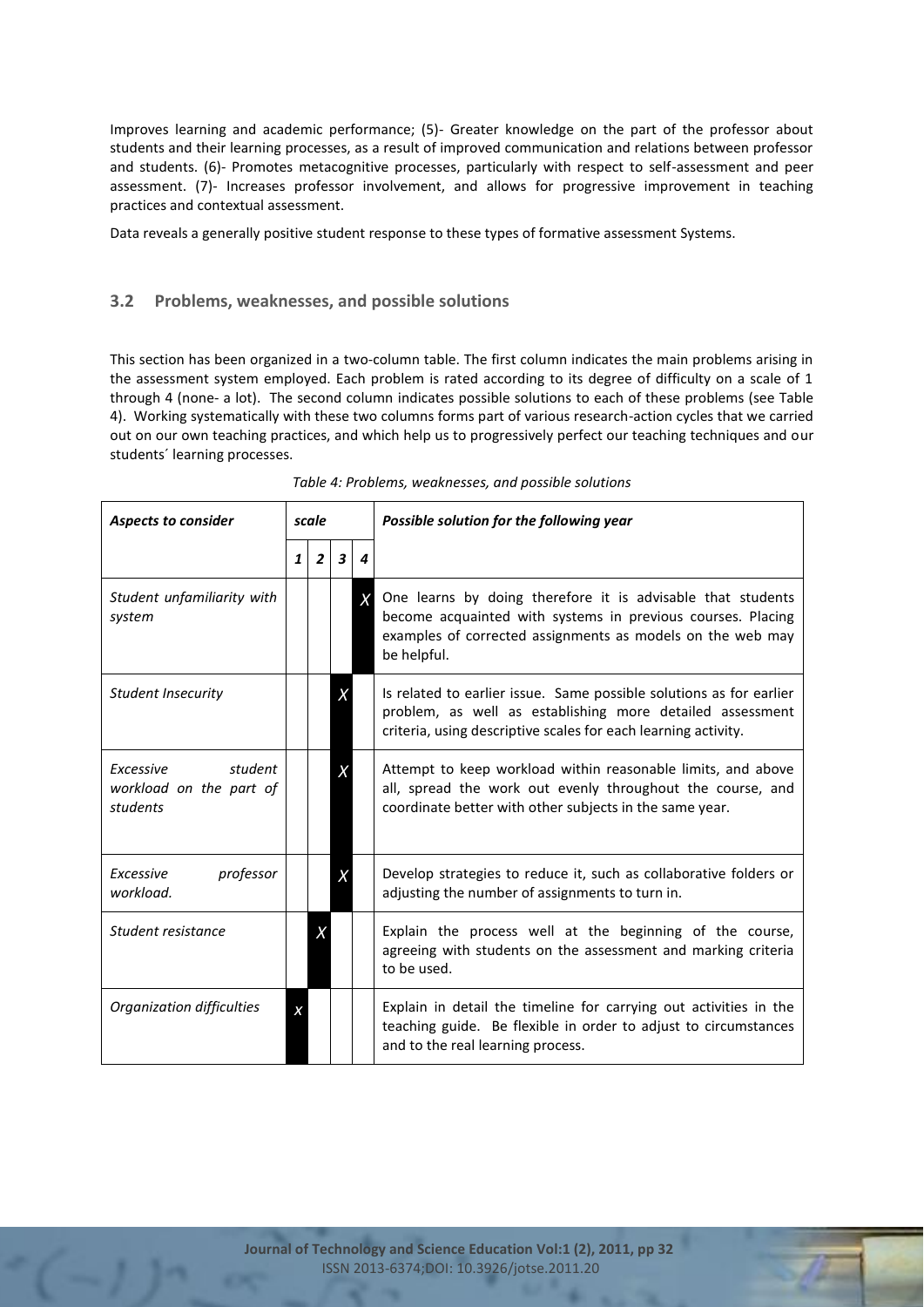## **3.3 Academic Performance**

Table 5 shows the overall results from this group:

|                     | <b>Overall results</b> |               |  |  |  |  |  |
|---------------------|------------------------|---------------|--|--|--|--|--|
| Mark                | Percentage             | $No$ students |  |  |  |  |  |
| <b>Honors</b>       | 3,90                   | 3             |  |  |  |  |  |
| <b>Excellent</b>    | 7,79                   | 6             |  |  |  |  |  |
| <b>Very Good</b>    | 51,95                  | 40            |  |  |  |  |  |
| <b>Passing mark</b> | 11,69                  | 9             |  |  |  |  |  |
| <b>Failing mark</b> | 15,58                  | 12            |  |  |  |  |  |
| Not appear          | 9,09                   | 7             |  |  |  |  |  |
| <b>Total</b>        | 100%                   | 77            |  |  |  |  |  |

*Table 5: Percentage distribution of total student marks* 

As one can see, the academic performance level is high, 82.86% of students passed the course. The dropout rate was low, at only 9.09%. Among those students passing the course, the most common mark, by far, was very good, at nearly 52%. The number of excellent marks was very low in comparison with other years, at around 8%.

In table 6 we present student distribution results according to the assessment and marking system chosen when taking the course. The majority of students chose the continuous and formative assessment option, though there was a considerable increase compared to past years, in number of students choosing the mixed option. The percentage of students opting for taking a single final exam option was very low, much lower than in previous years.

| <b>Continuous and</b><br>formative | <b>Mixed</b> | Exam | Not appear for<br>assessment |
|------------------------------------|--------------|------|------------------------------|
| 45                                 | 23           |      |                              |

*Table 6. Number of students choosing each assessment option*

In Table 7 we show academic performance data according to chosen learning and assessment option. As one can see, there are appreciable differences among chosen options.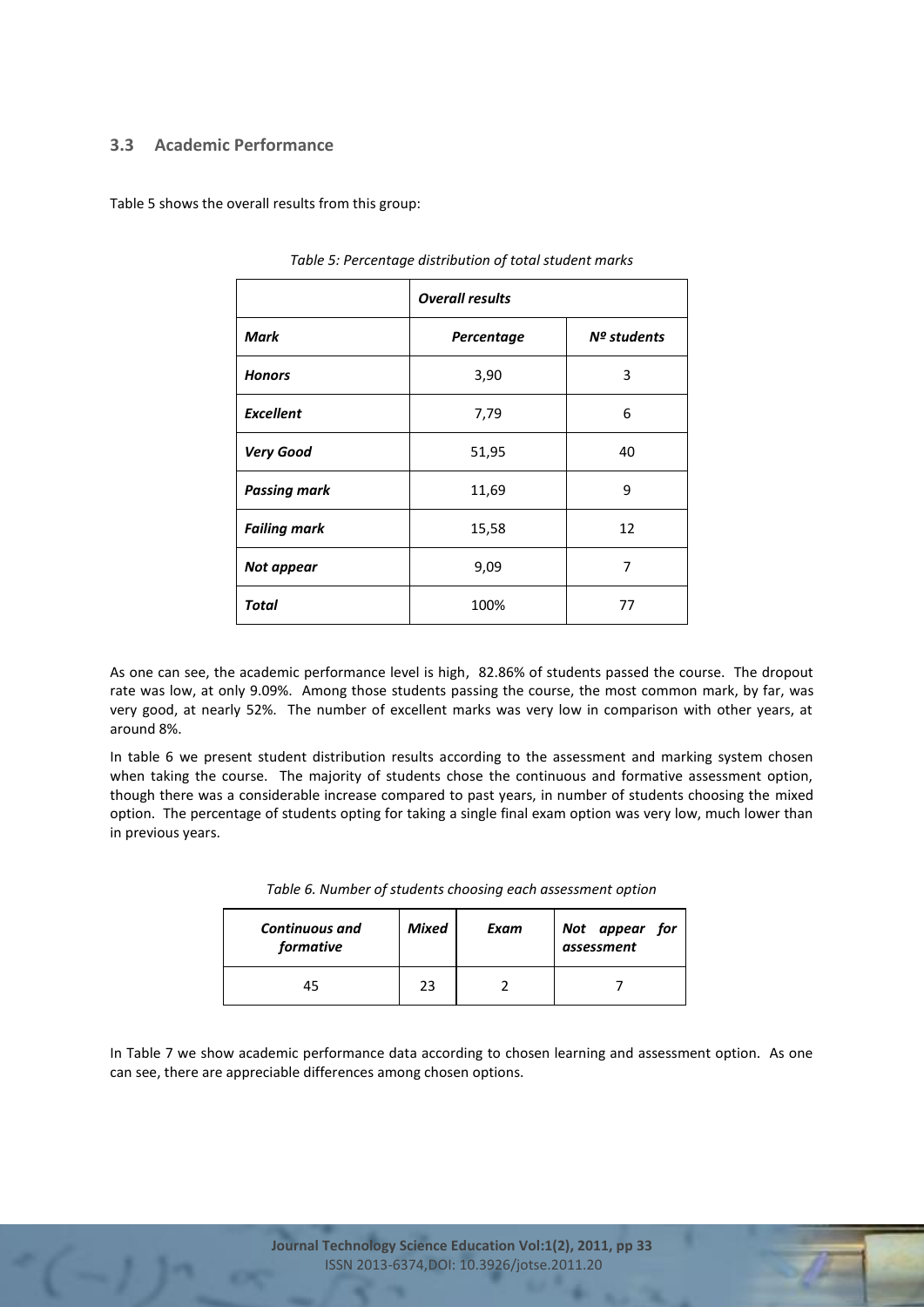| <b>Options</b> | <b>NP</b>                    | <b>Failing mark</b>      | <b>Passing</b><br>mark       | <b>Excellent</b><br><b>Very</b><br>good |                              | <b>Honors</b> | <b>Total</b> |
|----------------|------------------------------|--------------------------|------------------------------|-----------------------------------------|------------------------------|---------------|--------------|
| Continuous     | $\qquad \qquad \blacksquare$ | $\overline{\phantom{a}}$ | 4                            | 32                                      | 6                            | 3             | 45           |
| Mixed          | 4                            | 12                       | 3                            | 8                                       | $\qquad \qquad \blacksquare$ |               | 27           |
| Exam           | 3                            | 2                        | $\qquad \qquad \blacksquare$ |                                         |                              |               | 5            |
| total          | 7                            | 14                       | 7                            | 40                                      | 6                            | 3             | 77           |

*Table 7. Academic Performance in different options.*

Students electing the formative and continuous option have much higher marks, by far. Nearly 70% of students in this option had a mark of "very good". In this course, two changes occurred with respect to previous years: the number of passing marks increased, while the number of excellent marks decreased. The low number of excellent marks may be explained by the low marks obtained in the partial exam in December worth 2 out of 10 points—making it difficult for students to obtain an excellent final mark.

In the mixed option marks were very low, with a high number of failing marks, a fair number of very good marks, and no excellent marks. There are two possible explanations for these results: (1) Most students choosing for the mixed option only did the tutored learning project, and neither attended class nor did any other learning activities. Under these conditions it is very difficult to pass an exam in the theoretical part of the course; (2) Very few students in the mixed option attended class or did other learning activities. Many took the exams merely in order to pass, and not to necessarily achieve a high mark. This would explain why none of the students in the mixed option obtained a high mark. This was the first year that such results occurred. In previous years it was common to have some excellent marks-- and even an occasional honors mark- - in the mixed option. In other respects the mixed option maintained its typical mark distribution.

The final exam option continues to demonstrate that it is truly difficult for a student to pass a course on the basis of a single final exam. A final exam is logical only if during the duration of the course students have undertaken a series of learning activities that have allowed them to better master the content and competencies required of them in the exam. Without these learning activities, it is very difficult for a student to acquire this content knowledge and competencies.

Thus, results reflect significant differences in student academic performance depending on the learning and assessment option chosen. Scholastic performance is high with the formative and continuous option; very low and uneven with the mixed option; and very low with the final exam option. There are two possible—and most likely complementary-- interpretations for these results. The first interpretation is that the first option results reflect a better learning process that is more constant, systematic, and that allows students to correct errors early and produce minimally acceptable assignments. The second interpretation is that students with greater interest and involvement in the course choose the continuous option—or in some cases the mixed option which would explain in part the sharp differences in results from the final exam option.

# **3.4 Student workload**

Data collection on student workload was done daily and systematically on all assignments and activities carried out. At the end of the process, data was tabulated in a table-summary, organized by months and types of written assignments and learning activities (see Table 8).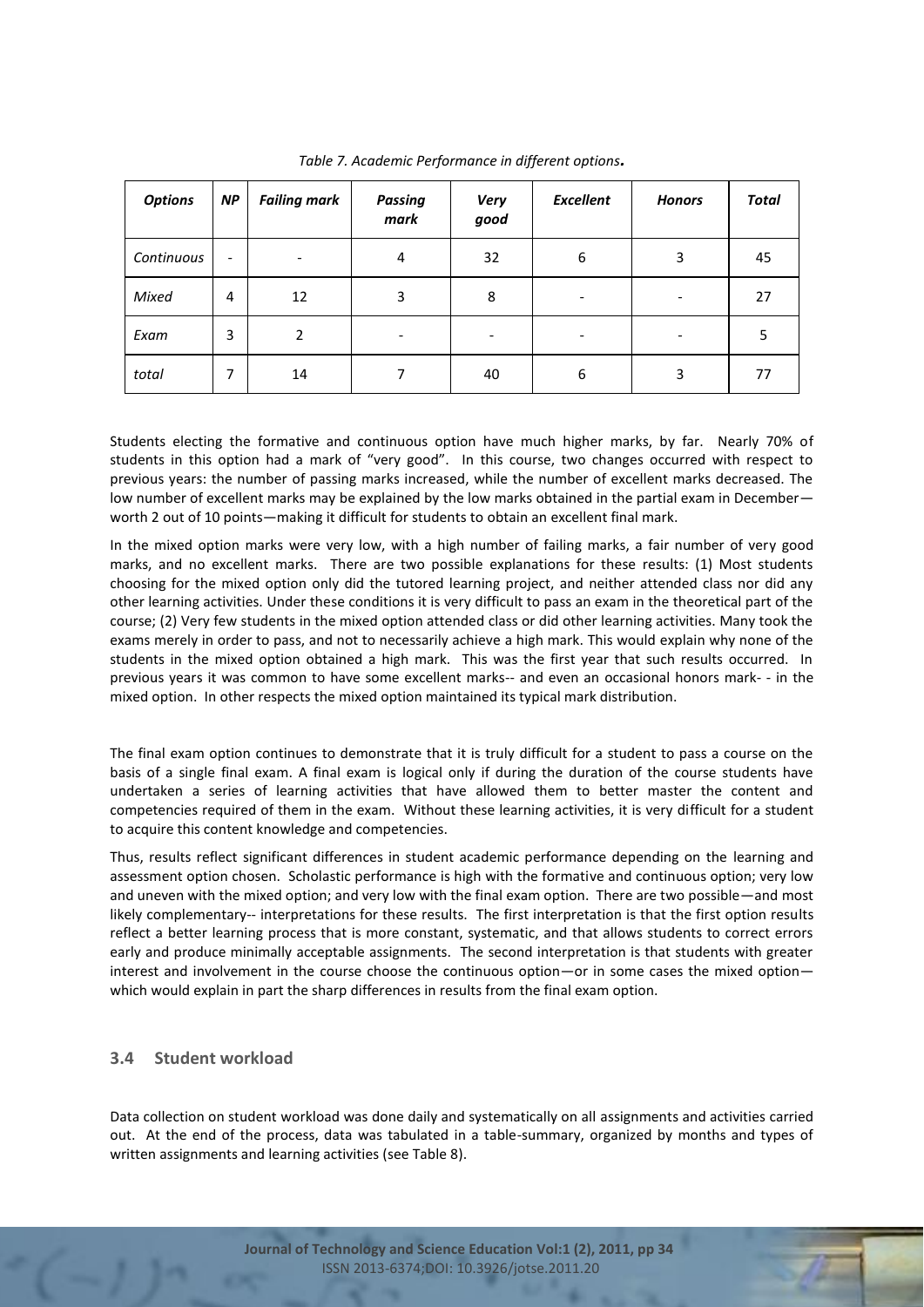| Supposed work time (nonclassroom   Oct<br>hours) | <b>Nov</b> | <b>Dec</b> | Jan | <b>WORK</b><br><b>TOTAL</b><br><b>COMMENTS</b> | <b>HOURS</b><br>and |
|--------------------------------------------------|------------|------------|-----|------------------------------------------------|---------------------|
| Assignments                                      |            |            |     |                                                |                     |
| Practical session reports                        |            |            |     |                                                |                     |
| Topic reports                                    |            |            |     |                                                |                     |
| Tutored learning project (in group)              |            |            |     |                                                |                     |
| Other                                            |            |            |     |                                                |                     |
| Partial work hours                               |            |            |     |                                                |                     |

*Table 8 – Table-summary of student work hours according to month and activities*

The results indicated an average student workload of 62 hours of independent work during the quarter, not including the 36 hours spent in class. Statistical distribution of data is shown in table 9.

| Table 9. Statistical Distribution of student workload |  |
|-------------------------------------------------------|--|
|-------------------------------------------------------|--|

| N  | <b>Minimum</b><br>(hours) | <b>Maximum</b><br>(hours) | Average<br>(hours) | <b>Typical Distribution</b> |  |
|----|---------------------------|---------------------------|--------------------|-----------------------------|--|
| 45 | 28                        | 126                       | 62                 | 26.56                       |  |

These results show wide variability. The majority of students vary between 42 and 80 hours, even while there are extreme cases on the ends of the distribution. As it is a 4-credit course---equivalent to 40 hours of classroom instruction—students spend about one and a half hours of independent study a day for each classroom hour. Expressed another way—about 40% of total student work time is spent in class, and the remaining 60% spent in independent study.

These proportions are the most recommended when working with the new ECTS credit system. Total student work time is approximately 100 hours, which corresponds perfectly with the supposed workload for 4 ECTS credits (4 x 25 = 100). Thus, even if students believe the course workload is heavy, the empirical data shows that the workload is in fact perfectly in line with the number of credits awarded in the course. A possible explanation for differences between the empirical data and students´ perception of workload is that students are not as yet accustomed to working on an ongoing, regular basis throughout the term.

# **3.5 Professor workload**

In this section non classroom work hours for the professor were tallied and distributed over the course period. Table 10 shows the data. In the first column are the two courses taught that term; in the second column are three types of data for each course: number of students (N), student groups (G), and weekly classroom hours (H); for example, in the first row there are a total of 77 students, who are divided into 2 groups for the practical part of the course. The professor gives 3 hours of weekly instruction to each group separately (a total of 6 hours a week of teaching time). In columns 3-7 is the monthly nonclassroom workload for each course, measured in hours. In column 8 is the total nonclassroom workload for each subject, again measured in hours.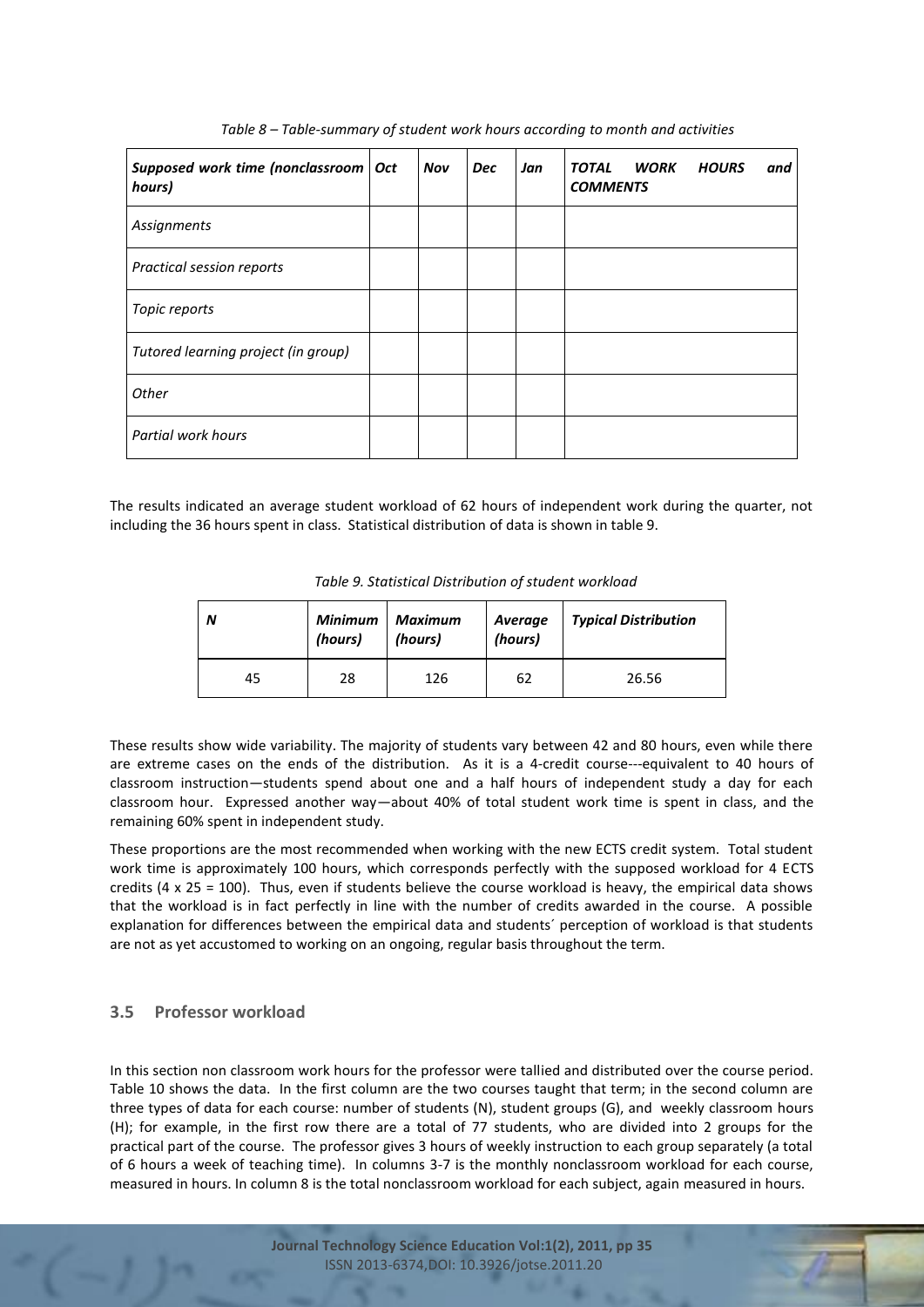| <b>Subject</b>                              | Data                       | Oct. | Nov | <b>Dec</b> | Jan   | Feb. | Total    |
|---------------------------------------------|----------------------------|------|-----|------------|-------|------|----------|
| <b>Teaching</b><br>Physical<br>Education-II | $N = 77 - G = 2 - H = 3x2$ | 3,30 | 9,0 | 10,0       | 9,10  | 9    | 40, 5 h. |
|                                             | $N = 86 - G = 1 - H = 3$   | 2,30 | 5   | 8,10       | 8,15  | 8    | 31,75 h. |
| <b>Total</b>                                |                            | 6    | 14  | 18,10      | 17,25 | 17   | 72,15 h. |

*Table 10 .Professor workload by subject and month*

Total professor workload does not appear to be excessive when taking into account that these courses total 12 ECTS credits. These credits suppose 110 classroom hours; 72 hours for classroom preparation, assessment, student work correction, and course website updating; and another 78 hours for tutorials. In total, professors spend 260 hours in overall teaching tasks, divided into 14 weeks, giving a total weekly average of 18.6 hours of work for the two classes. As there 9 hours a week of classroom instruction, and 6 hours a week of tutorial, the result is that on average 3-4 hours are spent altogether in both courses on revision and continual assessment. The results to not reflect an excessive workload for the professor, particularly when taking into account the better workload spread throughout the term. Under this system work is spread out evenly throughout the course, rather than piling up during the final exam week period.

Data indicates that the workload is relatively low during the first month (October); notably increases in the second month (November); and mains steady during the three following months (December, January, and February). However it is important to remember that in February the workload piles up in the one or two weeks devoted to exams and final revision of portfolios.

It appears that in general 6 hours of complementary work (mainly revisions and corrections) are necessary for each course credit, which is not a an excessive workload. As with the students, one also observes differences between professors' subjective perception and the empirical data. One possible explanation for these differences may be that professors are comparing the new system with the traditional teaching method, where professors only taught their classes, and did no formative assessment of their students during the term. While it is true that a formative assessment system supposes greater work for the professor than simply giving lecture classes and a final exam, it does not, however, suppose an excessive workload impossible for a professor to assume.

# **4 CONCLUSIONS**

In general one can conclude that students have a positive opinion toward theses types of formative assessment. Naturally, there are problems and weaknesses in the new system, most commonly relating to students' unfamiliarity with the learning and assessment process. This unfamiliarity often causes student insecurity, and at times, resistance to change. To solve these problems, we are working systematically on each one through a series of research-action cycles, in order to find solutions course by course. This pedagogical research and professional development helps us to progressively improve our teaching techniques, as well as our students' learning processes.

Among the problems there also appear references to: (a) Excessive student workload; and (b) Excessive professor workload. With respect to this question, it would be worthwhile analyzing the empirical data systematically collected on student and professor workloads with these types of assessment system.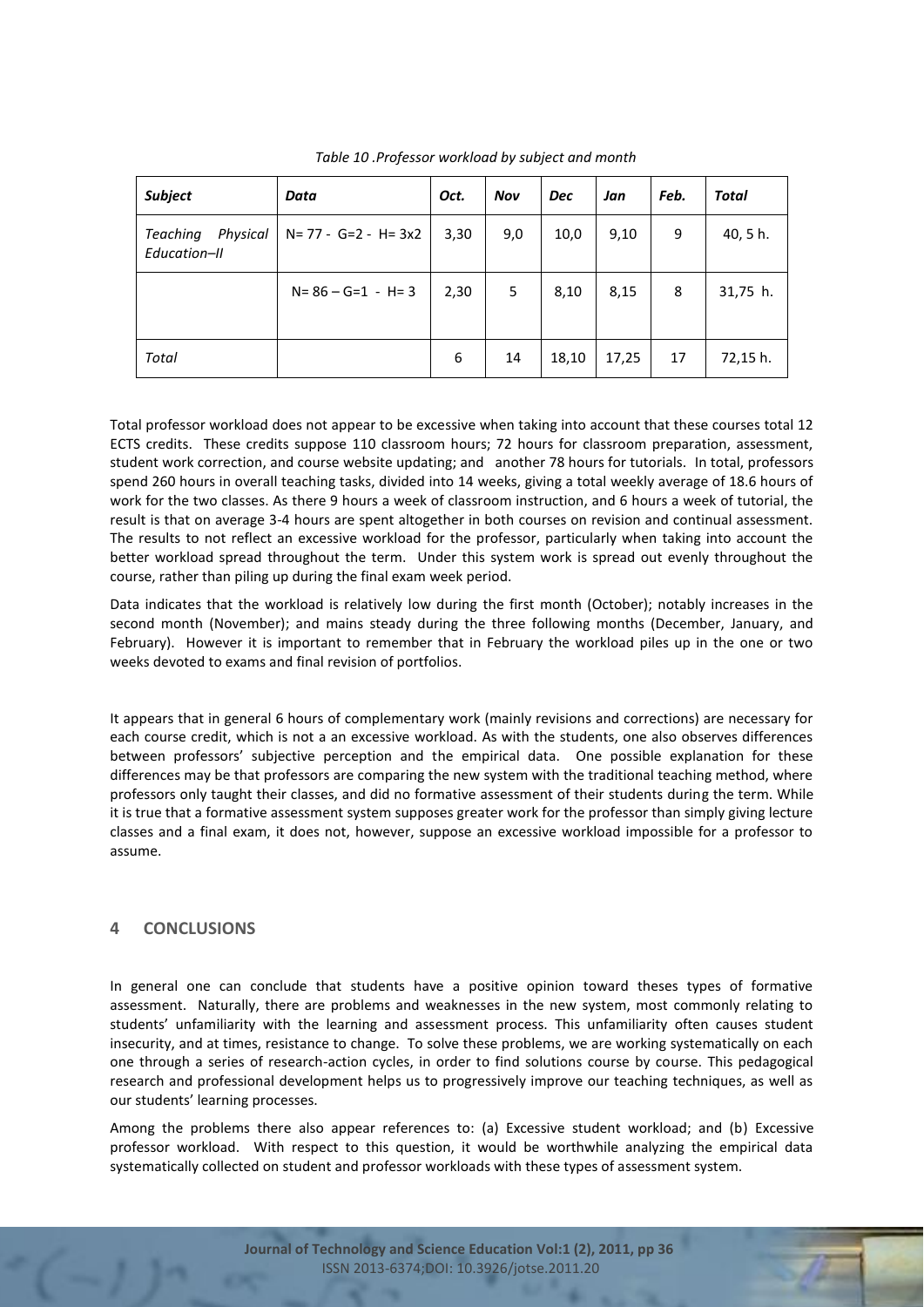The data collected on student workload shows wide variability, but also indicates that for most of the students the workload is appropriate for the number of credits awarded in the course. The fact that there is a clear difference between students' subjective assessment of their workload, and the actual empirical data on their workload, is probably due to students' lack of familiarity and practice in working on a regular and ongoing basis over the entire term.

As far as the professor's workload, the empirical data seems to indicate a workload that is perfectly assumable for a full-time university professor, even if at times a bit uneven. In general, the data shows that with assessment system, the professor must devote an average of 6 hours of nonclassroom time for each class credit (10 hours).

With regard to academic performance, the results indicate that there are sharp differences depending on the learning and assessment option chosen by the students. The formative and continuous assessment option produces generally good scholastic performance; the mixed option results in lower performance; and the final exam option produces very low performance, with high number of failing marks and no-shows (students that did not appear for test).

We believe our study is useful to professors interested in developing formative assessment systems oriented to improving learning, as well as to university professors involved in the new Degrees and Masters using the ECTS structure, within the convergence process toward EEES. Finally, this study may be relevant to professionals in university teaching research and management, as the empirical data included on student and professor workloads may be useful in adapting them to student's real workload.

Our prospects for the future are to adapt these new formative assessment systems to the new ECTS-structured degrees. We have been carrying out these types of research-action cycles for twelve years, and intend to continue doing so with the new degree programs. We will continue promoting the expansion of these types of assessment processes through seminars and research-action dynamics with university professors.

#### **REFERENCES**

- 1. P. Freire, *La educación como práctica de la libertad*. México. Siglo XXI. 1970.
- 2. R. Flecha, *Compartiendo palabras*. Barcelona. Paidós. 1997.
- 3. J.B. Biggs, *Teaching for Quality Learning at University*. Buckingham. Open University Press. 1999. Ed. castellano: Calidad del aprendizaje universitario. Madrid. Narcea. 2006.
- 4. M. Bonsón and A. Benito, Evaluación y Aprendizaje. In A. Benito and A. Cruz (coords.) *Nuevas claves para la docencia universitaria en el Espacio Europeo de Educación Superior*. Madrid. Narcea. 2005, pp 87-100.
- 5. J.M. Álvarez Méndez, *Evaluar para aprender, examinar para excluir*. Madrid. Morata. 2001.
- 6. P. Freire, *La naturaleza política de la Educación: Cultura, Poder y Liberación*. Barcelona. Paidós. 1990.
- 7. V.M. López Pastor (coord.), *La Evaluación en Educación Física. Revisión de los modelos tradicionales y planteamiento de una alternativa: la evaluación formativa y compartida*. Buenos Aires. Miñó y Dávila. 2006.
- 8. M. Ballester et al., *Evaluación como ayuda al aprendizaje.* Barcelona. Grao. 2000.
- 9. D. Salinas, *¡Mañana examen!: La evaluación entre la teoría y la realidad*. Barcelona. Grao. 2002.
- 10. F. Dochy; M. Segers and D. Sluijsmans, The Use of Self-, Peer and Co-assessment in Higher Education: a review. *Studies in Higher Education*, Vol. 24 (3), 1999, pp. 331-350.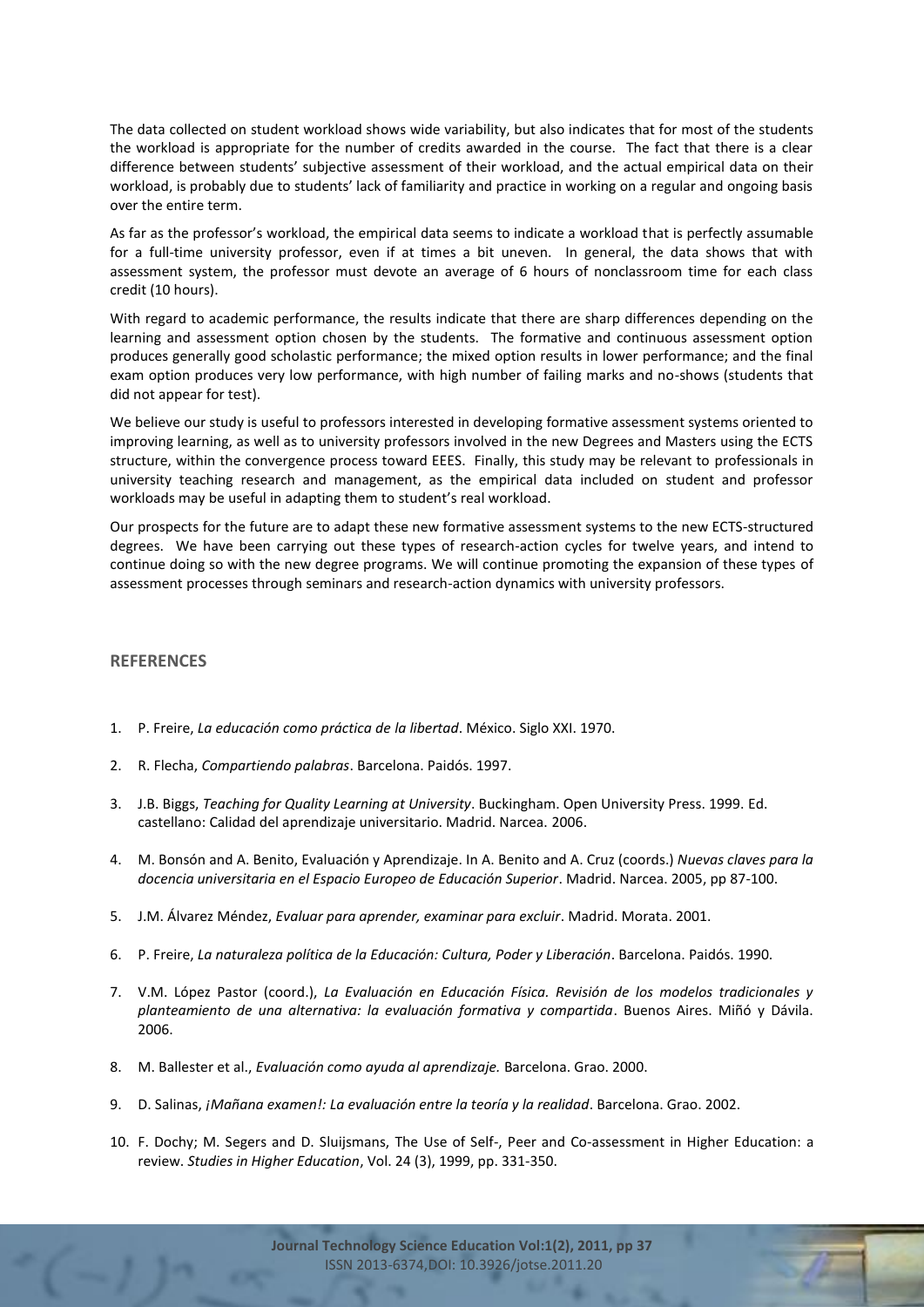- 11. H. Sommerwell, Issues in Assessment Enterprise and Higher education: the case of self peer and collaborative assessment. *Assessment and Evaluation in Higher Education*, Vol. 18 (3) 1993, pp. 221-233.
- 12. A. Brew, Self-assessment in a variety of domains. In: D. Boud (ed) *Enhancing learning through Selfassessment*. Oxon. Routledge Falmer 1995, pp. 129-154.
- 13. A. Brew, La autoevaluación y la evaluación por los compañeros. In S. Brown and A. Glasner (eds), *Evaluar en la universidad. Problemas y nuevos enfoques*. Madrid. Narcea. 2007, pp. 179-190.
- 14. D. Boud (ed.), Enhancing learning through self assessment. Oxon. Routledge Falmer. 1995.
- 15. D. Boud and N. Falchikov, *Rethinking Assessment for Higher Education: Learning for the Longer Term*. Oxon. Routledge. 2007.
- 16. A. Bretones Román, La Participación del Alumnado en la Evaluación de sus Aprendizajes. *Kikiriki – Cooperación Educativa*, Vol. 65, 2002, pp 6-15.
- 17. G. Brown; J. Bull and M. Pendlebury, *Assessing Student Learning in Higher Education*. London. Routledge. 1997.
- 18. S. Brown and A. Glasner (eds.), *Assessment Matters in Higher Education*. Buckingham. Open University Press. 1999. Ed. Castellano: *Evaluar en la universidad. Problemas y nuevos enfoques*. Madrid. Narcea.2003.
- 19. N. Falchikov, *Improving Assessment Through Student Involvement. Practical solutions for aiding learning in higher and further education.* Oxon. RoutledgeFalmer. 2005.
- 20. J.M. Fernández-Balboa, La autoevaluación como práctica promotora de la democracia y la dignidad. In A. Sicilia and J.M. Fernández-Balboa (coords.) *La otra cara de la educación física: la educación física desde una perspectiva crítica.* Barcelona. Inde. 2005, pp. 127-156.
- 21. J. M Fernández-Balboa, Dignity and democracy in the college classroom: The practice of self-evaluation. In Rebecca A. Goldstein, *Useful Theory: Making Critial Eduation Practical*. New York. Peter Lang Publishing. 2006.
- 22. V.M. López-Pastor; J. Castejón; A. Sicilia-Camacho; V. Navarro-Adelantado and G. Webb, The Process of Creating a Cross-university Network for Formative and Shared Assessment in Higher Education in Spain and its Potential Applications. *Innovations in Education and Teaching International*, Vol. 48 (1), 2011, pp. 79-90.
- 23. V.M. López-Pastor (coord.) *La Evaluación Formativa y Compartida en Docencia Universitaria: Propuestas, técnicas, instrumentos y experiencias*. Madrid: Narcea. 2009.
- 24. E. Barberá, Estado y tendencias de la evaluación en educación superior. *Revista de la Red Estatal de Docencia Universitaria*, Vol. 3(2). 2003.
- 25. G. Gibbs, Uso estratégico de la evaluación en el aprendizaje. In: S. Brown and A. Glasner (eds.) *Evaluar en la universidad. Problemas y nuevos enfoques*. Madrid. Narcea, 2003, pp. 61-75.
- 26. D. Harris and C. Bell, *Evaluating and Assessing for Learning*. London. Kogan Page.1986.
- 27. P. Knight (Ed.), *Assessment for Learning in Higher Education*. Oxon. Routledge Falmer.1995.
- 28. D. Carless, G. Joughin and M.M.C. Mok, Learning-oriented Assessment: Principles and Practice. *Assessment and Evaluation in Higher Education*, 31 (4), 2006, pp 395-398.
- 29. E. Barberá, Evaluación por portafolio en la universidad. *Forum Electrónico de la Universidad de Barcelona*. 1997.